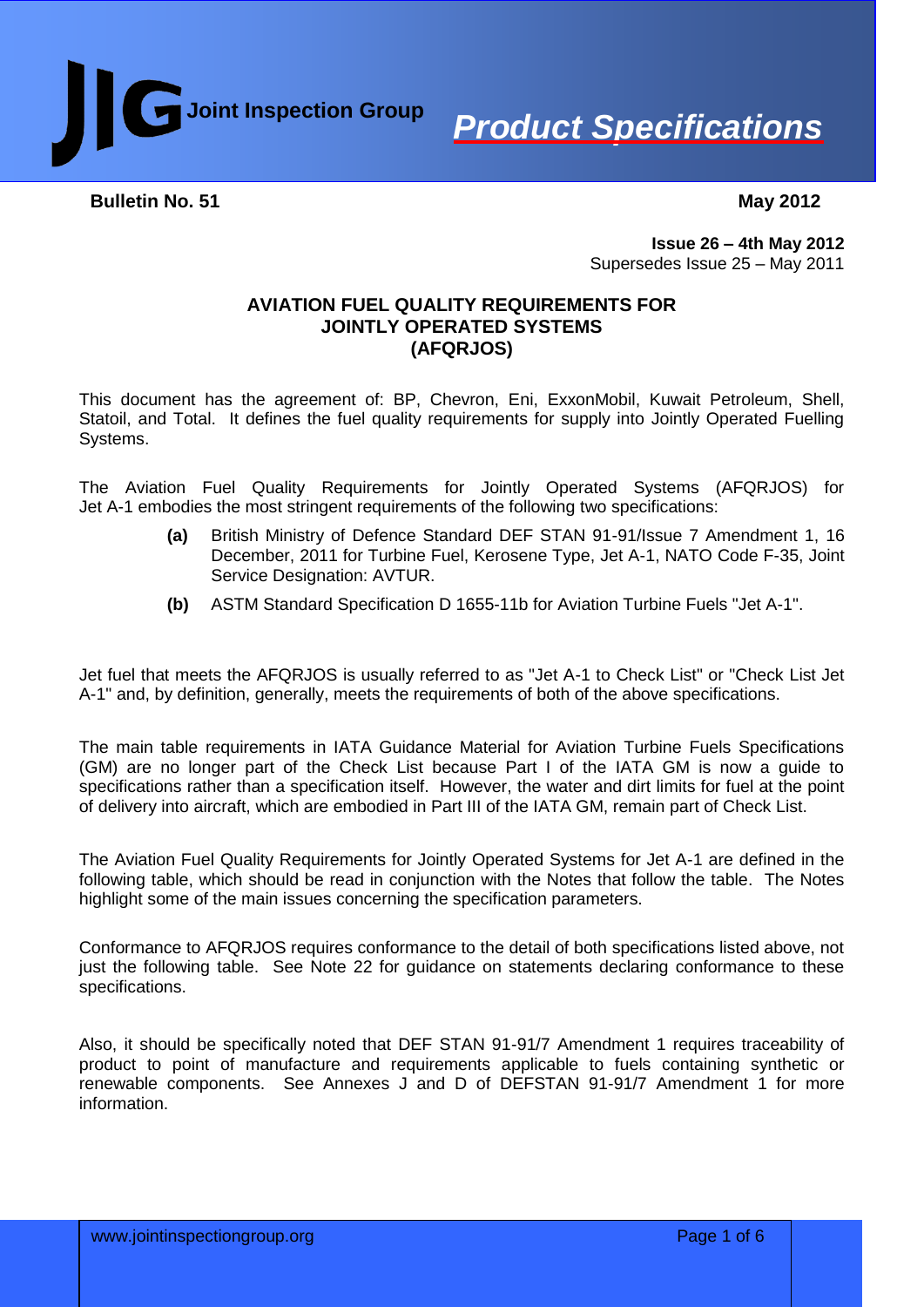

#### **Bulletin No. 51**

#### **May 2012**

#### **JOINT FUELLING SYSTEM CHECK LIST FOR JET A-1 Issue 26 – 4th May 2012**

### Supersedes Issue 25 – May 2011

Embodying the most stringent requirements in the following specifications for the grade shown: (a) British MoD DEF STAN 91-91/Issue 7, Amendment 1, dated 16 December 2011, Jet A-1. (b) ASTM D 1655 – 11b, Jet A-1.

| <b>PROPERTY</b>                                                                                                                                                                                           |                                 | <b>LIMITS</b>                                                                                                                       |                                       | <b>TEST METHOD</b>                                                 | <b>REMARKS</b>                                                  |
|-----------------------------------------------------------------------------------------------------------------------------------------------------------------------------------------------------------|---------------------------------|-------------------------------------------------------------------------------------------------------------------------------------|---------------------------------------|--------------------------------------------------------------------|-----------------------------------------------------------------|
|                                                                                                                                                                                                           |                                 |                                                                                                                                     | IP                                    | <b>ASTM</b>                                                        |                                                                 |
| <b>APPEARANCE</b><br>Visual appearance                                                                                                                                                                    |                                 | Clear, bright and visually free<br>from solid matter and un-dissolved<br>water at ambient fuel temperature                          |                                       |                                                                    |                                                                 |
| Colour                                                                                                                                                                                                    |                                 | Report                                                                                                                              |                                       | D 156 or D 6045                                                    | See Note 1                                                      |
| Particulate contamination mg/L                                                                                                                                                                            | max                             | 1.0                                                                                                                                 | 423                                   | D 5452                                                             | See Note 2                                                      |
| Particulate, cumulative channel particle counts,<br>ISO Code & Individual Channel Counts<br>$\geq 4$ um(c)<br>$\geq 6$ µm(c)<br>$\geq$ 14 $\mu$ m(c)                                                      |                                 | Report<br>Report<br>Report                                                                                                          | 564 or 565 or<br>577                  |                                                                    | See Note 3                                                      |
| $\geq$ 21 $\mu$ m(c)<br>$\geq$ 25 $\mu$ m(c)<br>$\geq$ 30 $\mu$ m(c)                                                                                                                                      |                                 | Report<br>Report<br>Report                                                                                                          |                                       |                                                                    |                                                                 |
| <b>COMPOSITION</b>                                                                                                                                                                                        |                                 |                                                                                                                                     |                                       |                                                                    | See Note 4 and 5                                                |
| Total Acidity, mg KOH/g<br>Aromatics, % v/v.<br>OR Total Aromatics, % v/v<br>Sulphur, Total, % m/m<br>Sulphur, Mercaptan, % m/m<br>OR Doctor Test                                                         | max<br>max<br>max<br>max<br>max | 0.015<br>25.0<br>26.5<br>0.30<br>0.0030<br>Negative                                                                                 | 354<br>156<br>436<br>336<br>342<br>30 | D 3242<br>D 1319<br>D 6379<br>D 1266 or D 2622<br>D 3227<br>D 4952 | See Note 6<br>or D 4294 or D 5453<br>See Note 7                 |
| Refinery Components at point of manufacture:<br>Non Hydroprocessed Components. %v/v<br>Mildly Hydroprocessed Components, % v/v<br>Severely Hydroprocessed Components, % v/v<br>Synthetic Components, %v/v |                                 | Report (incl. 'nil' or '100%')<br>Report (incl. 'nil' or '100%')<br>Report (incl. 'nil' or '100%')<br>Report (incl. 'nil' or '50%') |                                       |                                                                    | See Note 8<br>See Note 4 for limits for synthetic<br>components |
| <b>VOLATILITY</b><br><b>Distillation</b><br>Initial Boiling Point, °C<br>Fuel Recovered<br>10% v/v at °C<br>50% v/v at °C<br>90% v/v at °C<br>End Point, °C<br>Residue, % v/v                             | max<br>max<br>max               | Report<br>205.0<br>Report<br>Report<br>300.0<br>1.5                                                                                 | 123                                   | D 86                                                               | See Note 9<br>Or IP 406 or D 2887,<br>see Note 10               |
| Loss, % v/v<br>Flash Point, °C<br>Density at 15°C, kg/m <sup>3</sup>                                                                                                                                      | max<br>min                      | 1.5<br>38.0<br>775.0 min to 840.0 max                                                                                               | 170 or 523<br>160 or 365              | D 56 or D 3828<br>D 1298 or D 4052                                 | See Note 11                                                     |
| <b>FLUIDITY</b><br>Freezing Point, °C<br>Viscosity at -20 $\degree$ C, mm <sup>2</sup> /s(cSt)                                                                                                            | max<br>max                      | $-47.0$<br>8.000                                                                                                                    | $16$ or<br>435 or 528<br>or 529<br>71 | D 2386 or<br>D 5972 or D 7153<br>or D 7154<br>D 445                | See Note 12                                                     |
|                                                                                                                                                                                                           |                                 |                                                                                                                                     |                                       |                                                                    |                                                                 |
| <b>COMBUSTION</b><br>Specific Energy, net, MJ/kg<br>Smoke Point, mm<br><b>OR</b>                                                                                                                          | min<br>min                      | 42.80<br>25.0                                                                                                                       | 12 or 355<br>57                       | D 3338 or D 4809<br>D 1322                                         | See Note 13                                                     |
| Smoke Point, mm<br>AND Naphthalenes, % vol.                                                                                                                                                               | min<br>max                      | 19.0<br>3.00                                                                                                                        | 57                                    | D 1322<br>D 1840                                                   |                                                                 |
| <b>CORROSION</b><br>Corrosion, Copper strip, classification<br>(2 hours +/- 5 min. at 100 °C +/- 1°C)                                                                                                     | max                             | $\mathbf{1}$                                                                                                                        | 154                                   | D 130                                                              |                                                                 |
| <b>STABILITY</b><br>Thermal Stability (JFTOT)<br>Control temperature, °C<br>Filter Pressure Differential, mm Hq<br>Tube Deposit Rating (Visual)                                                           | min<br>max                      | 260<br>25<br>Less than 3, no 'Peacock' or<br>'Abnormal' colour deposits                                                             | 323                                   | D 3241                                                             | See Note 14                                                     |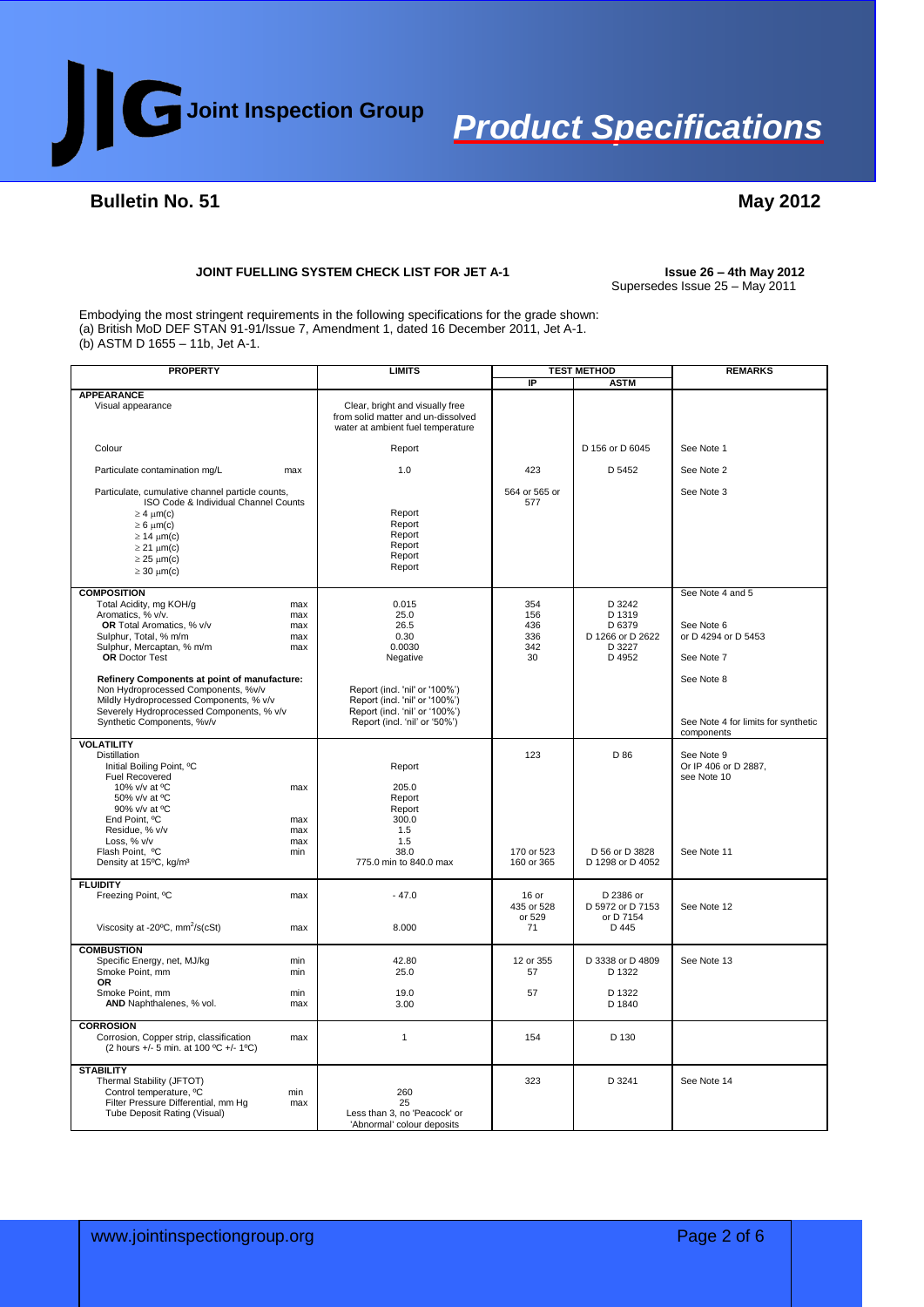

### **Bulletin No. 51**

| <b>CONTAMINANTS</b>                                                                                                         |     |                                                                               |                                                                                                                                                    |        |                                                                      |
|-----------------------------------------------------------------------------------------------------------------------------|-----|-------------------------------------------------------------------------------|----------------------------------------------------------------------------------------------------------------------------------------------------|--------|----------------------------------------------------------------------|
| Existent Gum, mg/100ml                                                                                                      | max | $\overline{7}$                                                                | 540                                                                                                                                                | D 381  |                                                                      |
|                                                                                                                             |     |                                                                               |                                                                                                                                                    |        |                                                                      |
| Microseparometer (MSEP), rating                                                                                             |     |                                                                               |                                                                                                                                                    | D 3948 | See Note 15                                                          |
| Fuel with Static Dissipator Additive<br><b>OR</b>                                                                           | min | 70                                                                            |                                                                                                                                                    |        |                                                                      |
| Fuel without Static Dissipator Additive                                                                                     | min | 85                                                                            |                                                                                                                                                    |        |                                                                      |
|                                                                                                                             |     |                                                                               |                                                                                                                                                    |        |                                                                      |
| <b>CONDUCTIVITY</b>                                                                                                         |     |                                                                               |                                                                                                                                                    |        |                                                                      |
| Electrical Conductivity, pS/m                                                                                               |     | 50 min to 600 max                                                             | 274                                                                                                                                                | D 2624 | See Note 16                                                          |
|                                                                                                                             |     |                                                                               |                                                                                                                                                    |        |                                                                      |
| <b>LUBRICITY</b><br>BOCLE wear scar diameter, mm                                                                            |     | 0.85                                                                          |                                                                                                                                                    | D 5001 | See Note 17                                                          |
|                                                                                                                             | max |                                                                               |                                                                                                                                                    |        |                                                                      |
| ADDITIVES (Names and approval code from DEF-                                                                                |     |                                                                               |                                                                                                                                                    |        |                                                                      |
| STAN 91-91/7 should be quoted on quality certificates).                                                                     |     |                                                                               |                                                                                                                                                    |        |                                                                      |
|                                                                                                                             |     |                                                                               |                                                                                                                                                    |        |                                                                      |
| Antioxidant, mq/l                                                                                                           |     |                                                                               |                                                                                                                                                    |        |                                                                      |
| in hydroprocessed & synthetic fuels (Mandatory)                                                                             |     | 17.0 min to 24.0 max                                                          |                                                                                                                                                    |        | See Note 18                                                          |
| in non-hydroprocessed fuels (Optional)                                                                                      | max | 24.0                                                                          |                                                                                                                                                    |        |                                                                      |
| Metal Deactivator, mg/l (Optional) *                                                                                        | max |                                                                               |                                                                                                                                                    |        |                                                                      |
| <b>First Doping</b>                                                                                                         |     | 2.0                                                                           |                                                                                                                                                    |        | See Note 19                                                          |
| Cumulative concentration after field re-doping                                                                              |     | 5.7                                                                           |                                                                                                                                                    |        |                                                                      |
|                                                                                                                             |     |                                                                               |                                                                                                                                                    |        |                                                                      |
| Static Dissipator, mg/l*                                                                                                    | max |                                                                               |                                                                                                                                                    |        |                                                                      |
| <b>First Doping</b><br>Cumulative concentration after field re-doping                                                       |     | 3.0<br>5.0                                                                    |                                                                                                                                                    |        |                                                                      |
|                                                                                                                             |     |                                                                               |                                                                                                                                                    |        |                                                                      |
|                                                                                                                             |     |                                                                               |                                                                                                                                                    |        |                                                                      |
| Antioxidants are mandatory in hydroprocessed fuels and synthetic fuels and must be added                                    |     |                                                                               | The types and concentrations of all additives used are to be shown on the                                                                          |        |                                                                      |
| immediately after hydroprocessing or synthesising and prior to the product or component being                               |     | original Certificates of Quality and on all other quality documents when they |                                                                                                                                                    |        |                                                                      |
| passed into storage in order to prevent peroxidation and gum formation after manufacture                                    |     |                                                                               |                                                                                                                                                    |        | are added downstream of the point of manufacture. When additives are |
|                                                                                                                             |     |                                                                               | diluted (with hydrocarbon solvent only) to improve handling properties prior to                                                                    |        |                                                                      |
| Fuel System Icing Inhibitor is not permitted unless agreed by all the participants in a joint system<br>(see also Note 20). |     |                                                                               | addition, it is the concentration of active ingredient that shall be reported.<br>See Annex A of DEF STAN 91-91/7 Amendment 1 for detailed advice. |        |                                                                      |
|                                                                                                                             |     |                                                                               |                                                                                                                                                    |        |                                                                      |
| Corrosion Inhibitor/Lubricity Improver (CI/LI) additive may be added to the fuel without prior                              |     |                                                                               | See Note 21 about requirements for management of change in refineries.                                                                             |        |                                                                      |
| consent of the joint system participants (see also Note 17)                                                                 |     |                                                                               |                                                                                                                                                    |        |                                                                      |
|                                                                                                                             |     |                                                                               | * When the original dosage of additives is unknown, it has to be assumed                                                                           |        |                                                                      |
|                                                                                                                             |     | that first doping was applied at maximum dose rate.                           |                                                                                                                                                    |        |                                                                      |

### **Main Table Notes**

- **1.** The requirement to report Saybolt Colour shall apply at point of manufacture, thus enabling a colour change in distribution to be quantified. Where the colour of the fuel precludes the use of the Saybolt Colour test method, then the visual colour shall be reported. Unusual or atypical colours should also be noted and investigated. For further information on the significance of colour see Annex E in DEF STAN 91-91/7 Amendment 1.
- **2.** This limit shall apply at point of manufacture only. For more information on particulate contamination refer to Annex F of DEF STAN 91-91 Issue 7 Amendment 1. For guidance on contamination limits for into-plane fuelling refer to 5<sup>th</sup> Edition IATA Guidance Material (Part III).
- **3.** This requirement shall apply at point of manufacture only. Both the number of particles and the number of particles as a scale number as defined by Table 1 of ISO 4406:1999 shall be reported. It is the Specification Authority's intention to replace the gravimetric Millipore test with Particle Counting at the earliest opportunity.
- **4**. Attention is drawn to DEF STAN 91-91 Issue 7 Amendment 1, which approves both Semi-Synthetic and Fully Synthetic Jet Fuel produced by SASOL. It also approves two generic components, a) up to 50% of Synthetic Paraffinic Kerosine certified as meeting the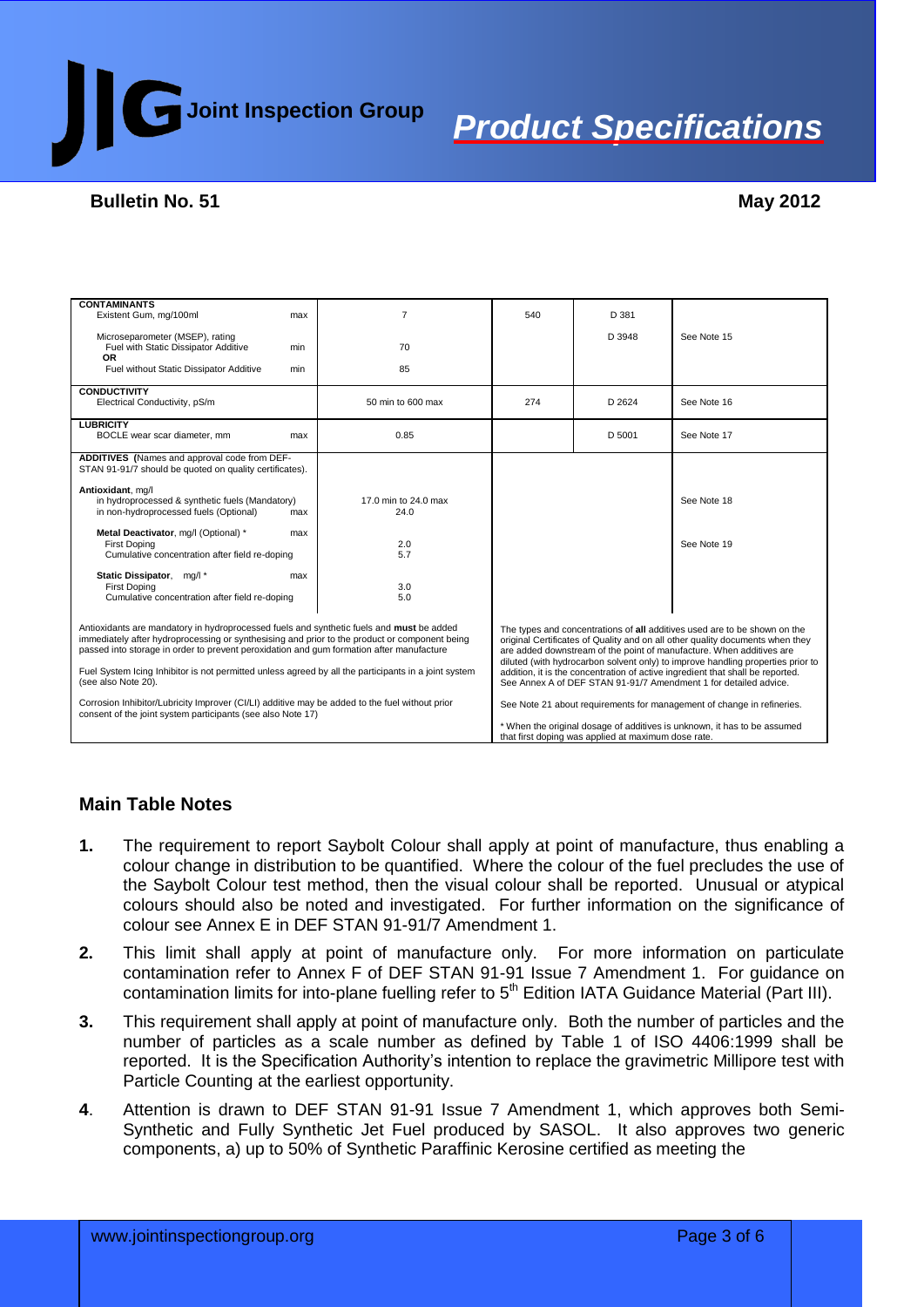

#### **Bulletin No. 51**

### **May 2012**

requirements of ASTM D7566 Annex A1 and b) up to 50% Hydrogenated Esters and Fatty Acids certified as meeting the requirements of ASTM D 7566 Annex A2. For these fuels, additional testing requirements apply and reference should be made to DEF STAN 91-91/7 Amendment 1 Annex D. These particular semi- and fully synthetic fuels can be certified against this Issue of Check List. The volume percentage of each synthetic blending component shall be recorded along with its corresponding release Specification and Annex number, product originator and originator's Certificate of Quality number. From the point of manufacture to the point of blending to meet this specification, the synthetic component shall be handled, transported and documented in the same manner as finished jet fuel in order to maintain product integrity. Special care shall be taken to ensure homogeneity when blending semisynthetic jet fuel, particularly where the component densities are significantly different. See also Note 10 in DEF STAN 91/91/7 Amendment 1 on minimum aromatic content.

- **5**. Concentrations of FAME (Fatty Acid Methyl Ester) greater than or equal to 5.0 mg/kg are not acceptable. See section 5.6 and Annex G of DEFSTAN 91-91/7 Amendment 1 for details
- **6.** Round robin testing has demonstrated the correlation between total aromatics content measured by IP 156/ASTM D 1319 and IP 436/ASTM D 6379. Bias between the two methods necessitates different equivalence limits as shown. Testing laboratories are encouraged to measure and report total aromatics content by the two methods to assist verification of the correlation. In cases of dispute IP 156 / ASTM D 1319 will be the referee method. It is the intention of the DEF STAN 91/91 Technical Authority to change the referee method to IP 436 at a later date.
- **7.** The Doctor Test is an alternative requirement to the Sulphur Mercaptan Content. In the event of conflict between the Sulphur Mercaptan and Doctor Test results, the Sulphur Mercaptan result shall prevail.
- **8.** The need to report the %v/v of non hydroprocessed, mildly hydroprocessed, severely hydroprocessed and synthetic components (including "nil", "50%" or "100%" as appropriate) on refinery Certificates of Quality for Jet A-1 to Check List derives from DEF STAN 91-91/7 Amendment 1.

Each refinery component used in the make up of the batch shall be reported on the certificate of quality as a percentage by volume of the total fuel in the batch. **Mildly hydroprocessed** components are defined as those petroleum derived hydrocarbons that have been subjected to a hydrogen partial pressure of **less than** 7000 kPa (70 bar or 1015 psi) during manufacture. **Severely hydroprocessed** components are defined as those petroleum derived hydrocarbons that have been subjected to a hydrogen partial pressure of **greater than** 7000 kPa (70 bar or 1015 psi) during manufacture. The total of non-hydroprocessed plus mildly hydroprocessed plus severely hydroprocessed plus synthetic components shall equal 100%.

- **9.** In methods IP 123 and ASTM D 86 all fuels certified to this specification shall be classed as group 4, with a condenser temperature of zero to 4°C.
- **10.** If IP 406 or ASTM D 2887 are used to produce IP123 equivalent or ASTM D 86 correlated data, there is no requirement to report residue or loss.
- **11.** Subject to a minimum of 40°C, results obtained by method ASTM D 56 (Tag) may be accepted. The referee test method is IP 170.
- **12.** These automatic methods are permitted; IP 16/ASTM D 2386 remains the referee method.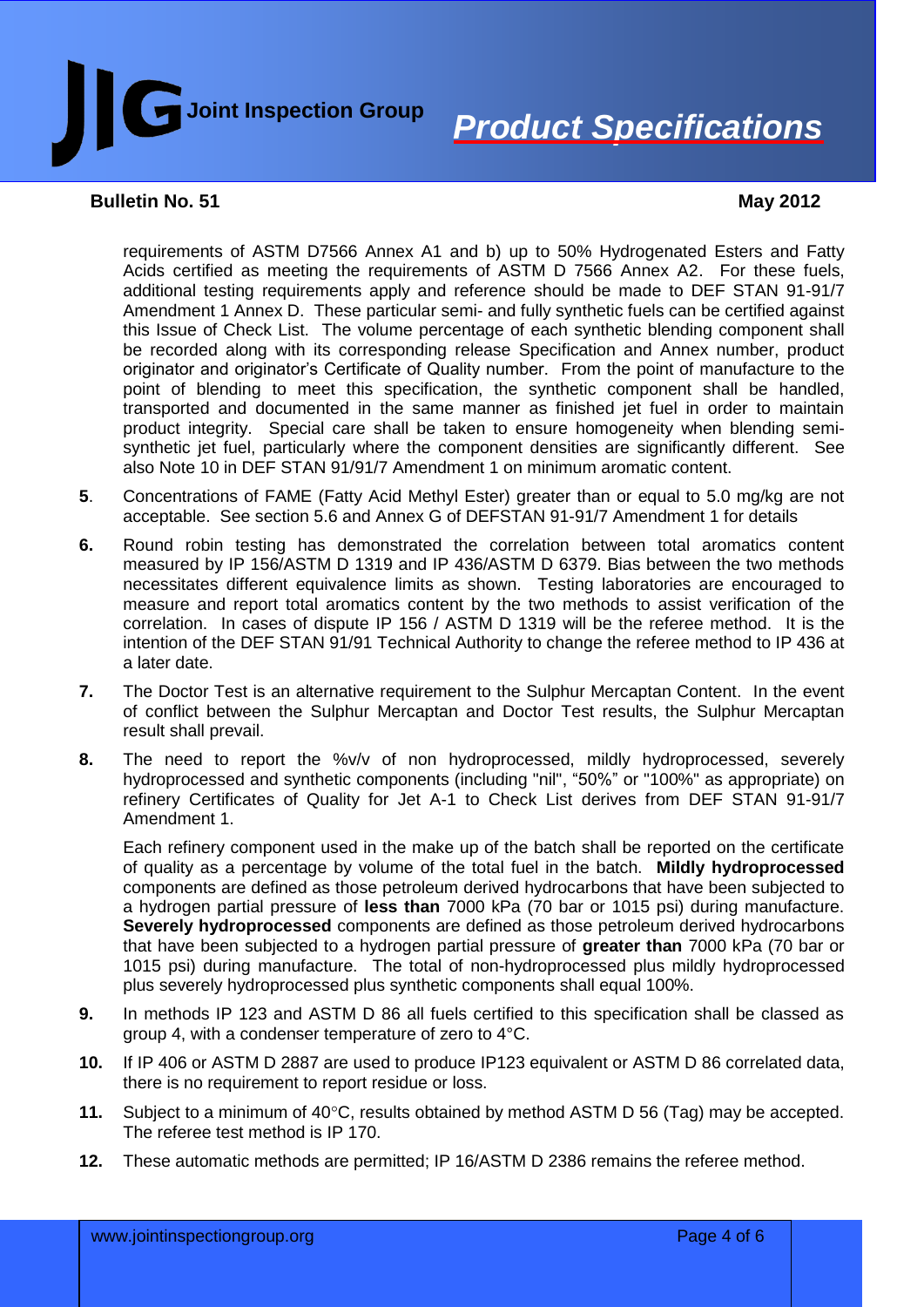

### **Bulletin No. 51**

 **May 2012**

- **13.** ASTM D 4529/IP 381 may be used where local regulations permit.
- **14.** Examination of the heater tube to determine the Visual Tube Rating using the Visual Tuberator shall be carried out within 120 minutes of completion of the test. It is the Visual Method that should be reported. Attention is drawn to Note 15 in DEF STAN 91-91/7 Amendment 1, which stresses that only approved heater tubes shall be used and lists heater tubes from PAC-Alcor and Falex as being technically suitable.
- **15.** Attention is drawn to Note 17 of DEF STAN 91-91/7 Amendment 1 that states "Where SDA is added at point of manufacture the MSEP limit of 70 shall apply. No precision data are available for fuels containing SDA; if MSEP testing is carried out during downstream distribution, no specification limits apply and the results are not to be used as the sole reason for rejection of a fuel. A protocol giving guidelines on possible actions to be taken following failed MSEP testing can be found in the Joint Inspection Group's Bulletin Number 14, MSEP Protocol at [www.jointinspectiongroup.org](http://www.jointinspectiongroup.org/) under "Fuel Quality". Where SDA is added downstream of point of manufacture, it is acknowledged that MSEP results may be less than 70.
- **16.** Due to the requirements of DEF STAN 91-91/7 Amendment 1, conductivity limits are mandatory for product to meet this specification. However it is acknowledged that in some manufacturing and distribution systems it is more practical to inject SDA further downstream. In such cases, the Certificate of Quality for the batch should be annotated thus: "Product meets the requirements of AFQRJOS Check List 26 except for electrical conductivity". In some situations, the conductivity can decrease rapidly and the fuel can fail to respond to additional dosing with Stadis 450. In such cases, fuel may be released with conductivity down to a minimum of 25pS/m provided that the fuel is fully tested against the specification and the Tank Release Note is annotated with the explanation "Product released below 50pS/m due to conductivity loss as per Annex H of DEFSTAN 91-91/7 Amendment 1"
- **17.** This requirement comes from DEF STAN 91-91/7 Amendment 1. The requirement to determine lubricity applies only to fuels whose composition is made up of a) at least 20% of severely hydroprocessed components and less than 5% of non-hydroprocessed components or b) includes synthetised fuel components. The limit applies only at the point of manufacture. For important advisory information on the lubricity of aviation turbine fuels see Annex B of DEF STAN 91-91/7 Amendment 1. CI/LI additive (also known as LIA) may be used to improve lubricity; only those additives listed in Table 2 of ASTM D1655-11b/ Annex A of DEFSTAN 91- 91/7 Amendment 1 are permitted. Note that two additional additives have been added to the list in DEF STAN 91-91/7 Amendment 1. Refer also to Appendix A.5 of DEF STAN 91-91/7 Amendment 1 for advice on point of addition. When injecting CI/LI downstream of point of manufacture, care must be taken to ensure that maximum dose rates are not exceeded.
- **18.** Approved antioxidant additives are listed in Annex A.2.4 of DEF STAN 91-91/7 Amendment 1, together with the appropriate RDE/A/XXX- Qualification Reference for quoting on refinery Certificates of Quality. Refer also to Annex A 2.6 for requirements for reporting additions on the C of Q.
- **19.** The approved Metal Deactivator Additive (MDA), RDE/A/650 appears in Annex A.3 of DEF STAN 91-91/7 Amendment 1. See also Annex A.3.1 about the need to report thermal stability before and after using when contamination of Jet A-1 by any of the trace metals listed in this Annex is unproven. Note also in A.3.3 that maximum doping at the point of manufacture or on initial doping is limited to 2.0 mg/l.